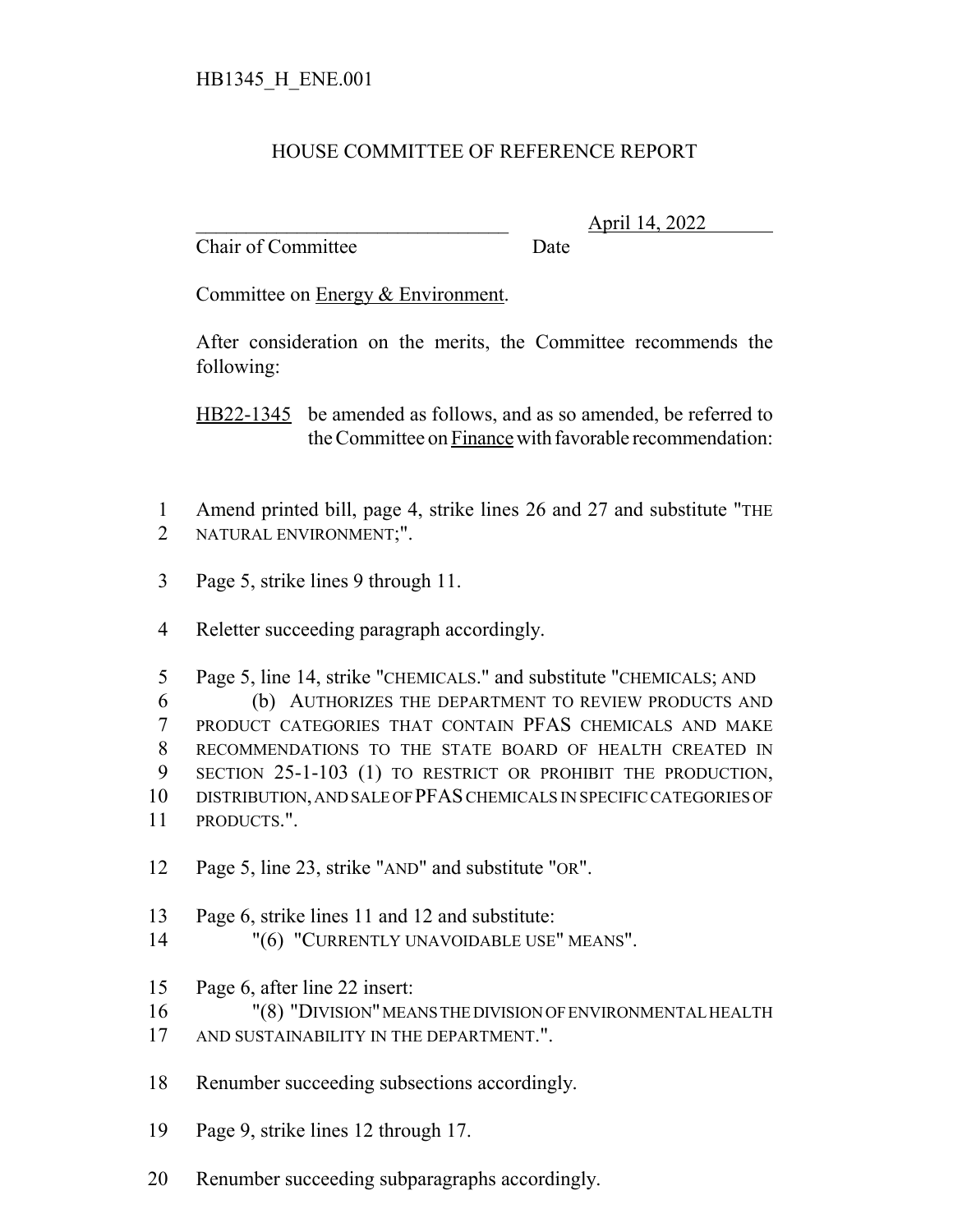- Page 10, strike lines 4 through 6 and substitute:
- "(20) "OIL AND GAS PRODUCTS" MEANS HYDRAULIC FRACTURING FLUIDS, DRILLING FLUIDS, AND PROPPANTS.".
- Page 10, strike lines 16 and 17 and substitute "DIVISION HAS IDENTIFIED AS A PRIORITY PRODUCT.".
- Page 10, strike lines 19 through 21 and substitute "CATEGORY THAT THE DIVISION HAS IDENTIFIED AS A PRIORITY PRODUCT CATEGORY.".
- Page 11, before line 1 insert:

 "(c) "PRODUCT" INCLUDES THE PACKAGING USED FOR THE 10 PRODUCTS DESCRIBED IN SUBSECTION  $(25)(d)(I)$  AND  $(25)(d)(II)$  OF THIS SECTION.

(d) "PRODUCT" DOES NOT INCLUDE:

 (I) DRUGS, MEDICAL DEVICES, BIOLOGICS, OR DIAGNOSTICS APPROVED OR AUTHORIZED BY THE FEDERAL FOOD AND DRUG ADMINISTRATION OR THE FEDERAL DEPARTMENT OF AGRICULTURE; OR

 (II) VETERINARY PESTICIDE PRODUCTS APPROVED BY THE FEDERAL ENVIRONMENTAL PROTECTION AGENCY FOR USE IN ANIMALS.".

Reletter succeeding paragraph accordingly.

Page 11, strike lines 17 and 18 and substitute:

20 "(c) BASED ON AVAILABLE INFORMATION, IS REASONABLY BELIEVED TO POSE LESS OF A HAZARD TO PUBLIC HEALTH AND THE 22 ENVIRONMENT THAN THE USE OF PFAS CHEMICALS.".

- Page 11, lines 19 through 21, strike "PEOPLE, AS IDENTIFIED BY THE EXECUTIVE DIRECTOR BY RULE UNDER SECTION 25-5-1405 (2)(b)(III)," and substitute "PEOPLE".
- Page 12, strikes lines 3 and 4 and substitute "ANIMALS THAT ARE DISPROPORTIONATELY OR".
- Page 12, line 22, strike "**fee -**".
- Page 14, strike lines 25 through 27.
- Page 15, strike lines 1 through 8.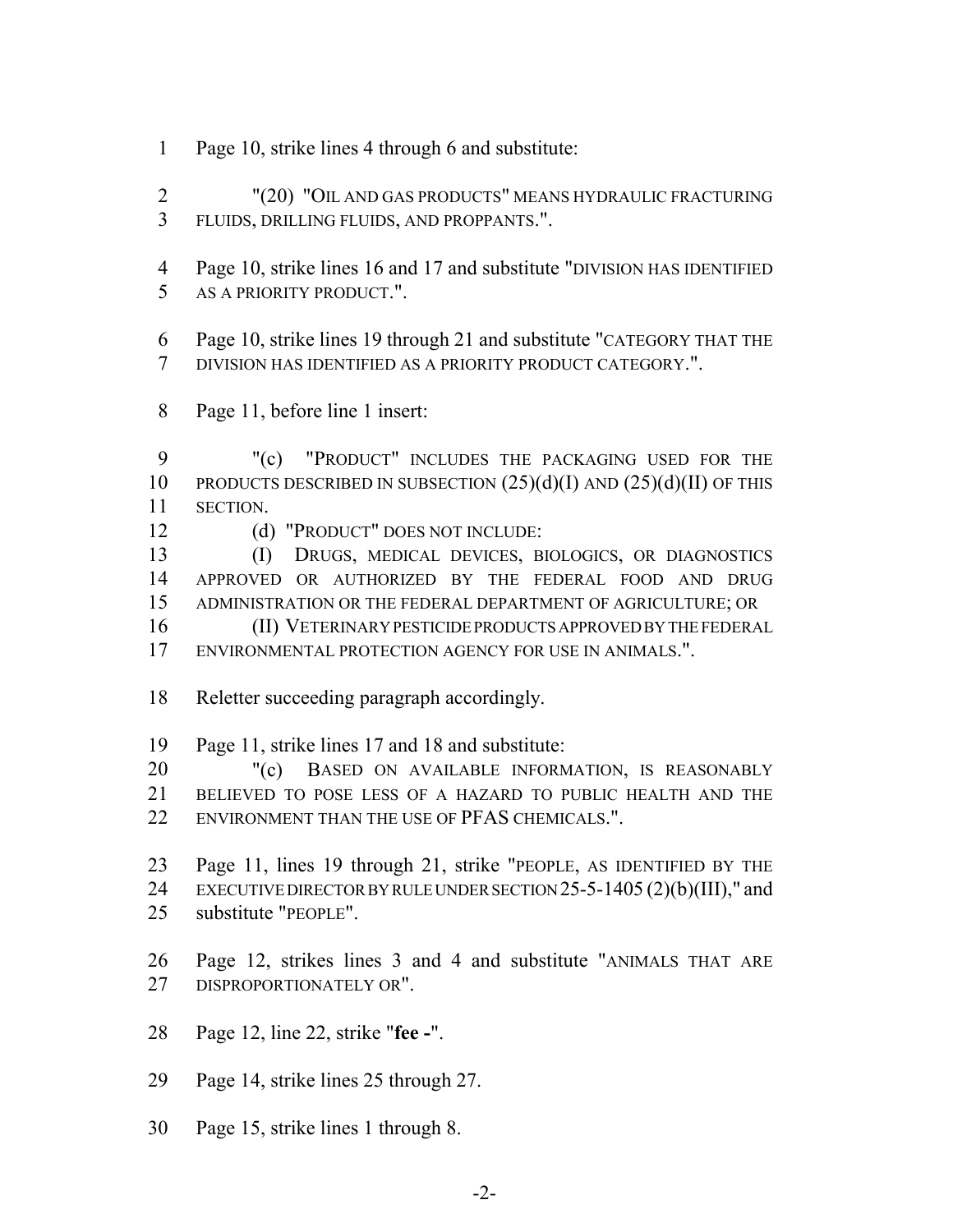- Page 15, line 10, strike "**exemption fee -**" and strike "(a)".
- Page 15, line 15, strike "(I)" and substitute "(a)".
- Page 15, line 16, strike "(II)" and substitute "(b)".
- Page 15, line 17, strike "(III)" and substitute "(c)".
- Page 15, line 18, strike "(IV)" and substitute "(d)".
- 6 Page 15, line 19, strike " $(V)$ " and substitute " $(e)$ ".
- Page 15, line 20, strike "(VI)" and substitute "(f)".
- Page 15, line 21, strike "(VII)" and substitute "(g)".
- Page 15, line 22, strike "(VIII)" and substitute "(h)".
- 10 Page 15, line 23, strike " $(IX)$ " and substitute " $(i)$ ".
- Page 15, strike lines 24 through 27.
- Strike pages 16 through 18.
- Page 19, strike lines 1 through 17 and substitute:

 "(2) (a) ON AND AFTER JANUARY 1, 2025, THE DIVISION MAY DESIGNATE PRODUCTS OR PRODUCT CATEGORIES THAT CONTAIN INTENTIONALLY ADDED PFAS CHEMICALS AS PRIORITY PRODUCTS OR PRIORITY PRODUCT CATEGORIES.

 (b) IN IDENTIFYING PRIORITY PRODUCTS AND PRIORITY PRODUCT CATEGORIES, THE DIVISION SHALL CONSIDER:

**(I) WHETHER ANOTHER STATE OR JURISDICTION HAS RESTRICTED**  OR PROHIBITED A PERSON FROM SELLING, OFFERING FOR SALE, DISTRIBUTING FOR SALE, OR DISTRIBUTING FOR USE A PRODUCT OR 23 PRODUCT CATEGORY;

**(II) WHETHER A SCIENTIFIC ORGANIZATION OR FEDERAL OR STATE**  GOVERNMENTAL AGENCY HAS DETERMINED THAT THERE IS A SAFER ALTERNATIVE TO PFAS CHEMICALS IN A PARTICULAR PRODUCT OR PRODUCT CATEGORY;

28 (III) WHETHER THE USE OF PFAS CHEMICALS IN A PRODUCT OR PRODUCT CATEGORY CONSTITUTES A CURRENTLY UNAVOIDABLE USE; AND (IV) BASED ON INFORMATION AVAILABLE TO THE DIVISION, A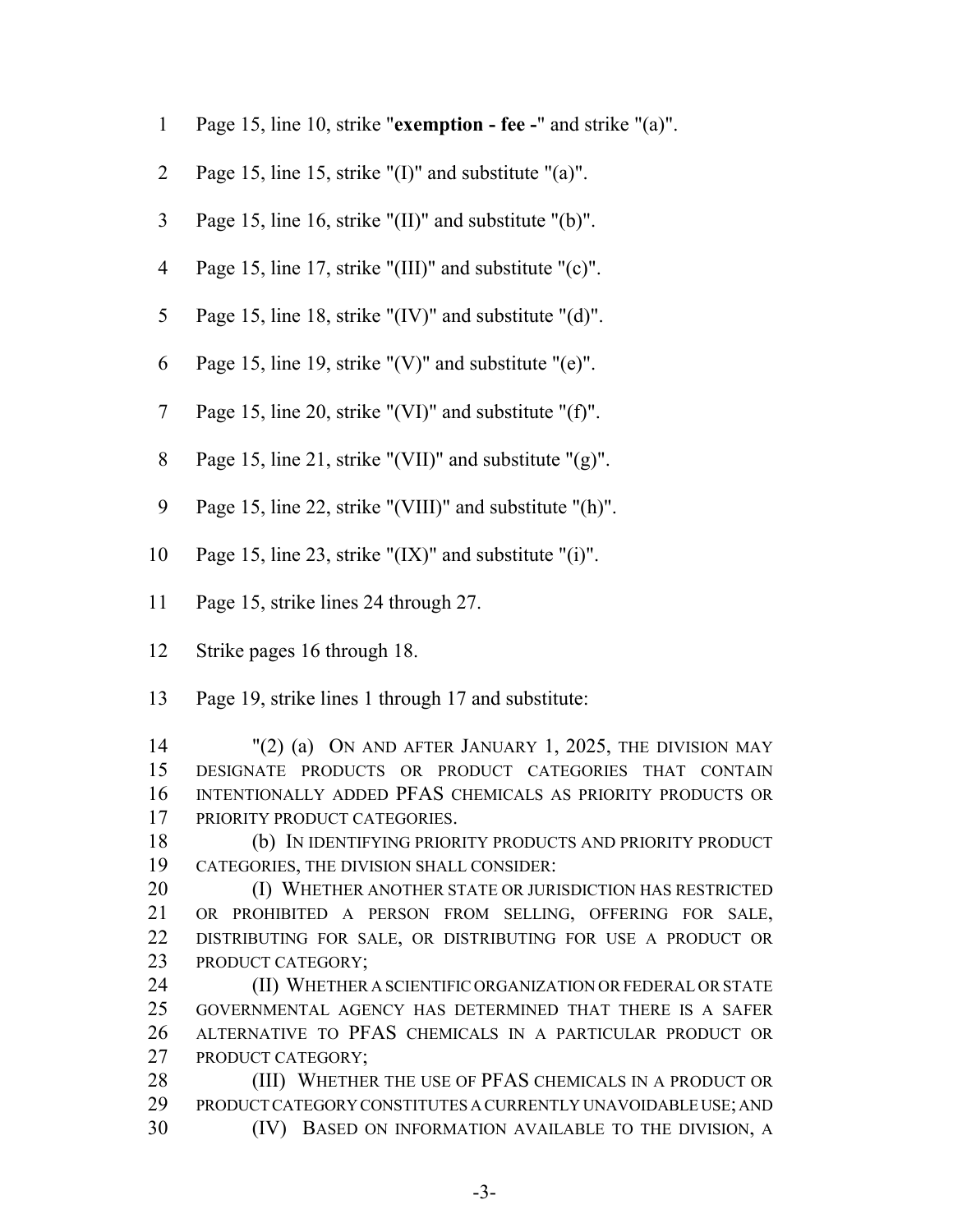PRODUCT'S OR PRODUCT CATEGORY'S RISK OF EXPOSING SENSITIVE POPULATIONS, SENSITIVE SPECIES, AND THE OUTDOOR AND INDOOR ENVIRONMENT TO PFAS CHEMICALS.

 (c) UPON DESIGNATION OF A PRIORITY PRODUCT OR PRIORITY PRODUCT CATEGORY, THE DIVISION SHALL SUBMIT A RECOMMENDATION TO THE STATE BOARD OF HEALTH CREATED IN SECTION 25-1-103 (1) THAT DESCRIBES WHAT ACTION IS NEEDED BY THE STATE BOARD OF HEALTH TO PROHIBIT OR RESTRICT THE PRODUCTION, SALE, OR DISTRIBUTION OF THE PRIORITY PRODUCTS OR PRIORITY PRODUCT CATEGORIES THAT CONTAIN 10 INTENTIONALLY ADDED PFAS CHEMICALS.

 (d) UPON RECEIVING A RECOMMENDATION DESCRIBED IN 12 SUBSECTION (2)(c) OF THIS SECTION, THE STATE BOARD OF HEALTH CREATED IN SECTION 25-1-103 (1) MAY PROMULGATE RULES PROHIBITING OR RESTRICTING THE PRODUCTION, SALE, OR DISTRIBUTION OF THE PRIORITY PRODUCTS OR PRIORITY PRODUCT CATEGORIES THAT CONTAIN INTENTIONALLY ADDED PFAS CHEMICALS.".

 Page 21, line 17, strike "DIRECTOR" and substitute "DIRECTOR, IN CONSULTATION WITH THE DIRECTOR OF THE DIVISION OF FIRE PREVENTION AND CONTROL IN THE DEPARTMENT OF PUBLIC SAFETY,".

- Page 25, strike lines 6 through 15 and substitute:
- "**SECTION 7.** In Colorado Revised Statutes, 25-5-1309, **amend** (1) introductory portion as follows:

 **25-5-1309. Restriction on the use of certain firefighting foam at certain airports - definitions.** (1) Beginning January 1, 2023 2024, the use of class B firefighting foam that contains intentionally added perfluoroalkyl and polyfluoroalkyl substances shall be prohibited at structures used for the storage or maintenance of aircraft where the structure is located in an airport that:".

 "**SECTION 8.** In Colorado Revised Statutes, 8-20-206.5, **amend** (7)(c)(II) and (7)(c)(III)(B); and **add** (7)(c)(IV) as follows:

 **8-20-206.5. Environmental response surcharge - liquefied petroleum gas and natural gas inspection fund - perfluoroalkyl and polyfluoroalkyl substances cash fund - definitions.** (7) (c) Money in the fund is continuously appropriated for costs related to:

 (II) Administering the perfluoroalkyl and polyfluoroalkyl substances take-back program and purchasing and disposing of eligible materials under the take-back program in accordance with section 25-5-1311; and

(III) Providing technical assistance in locating and studying